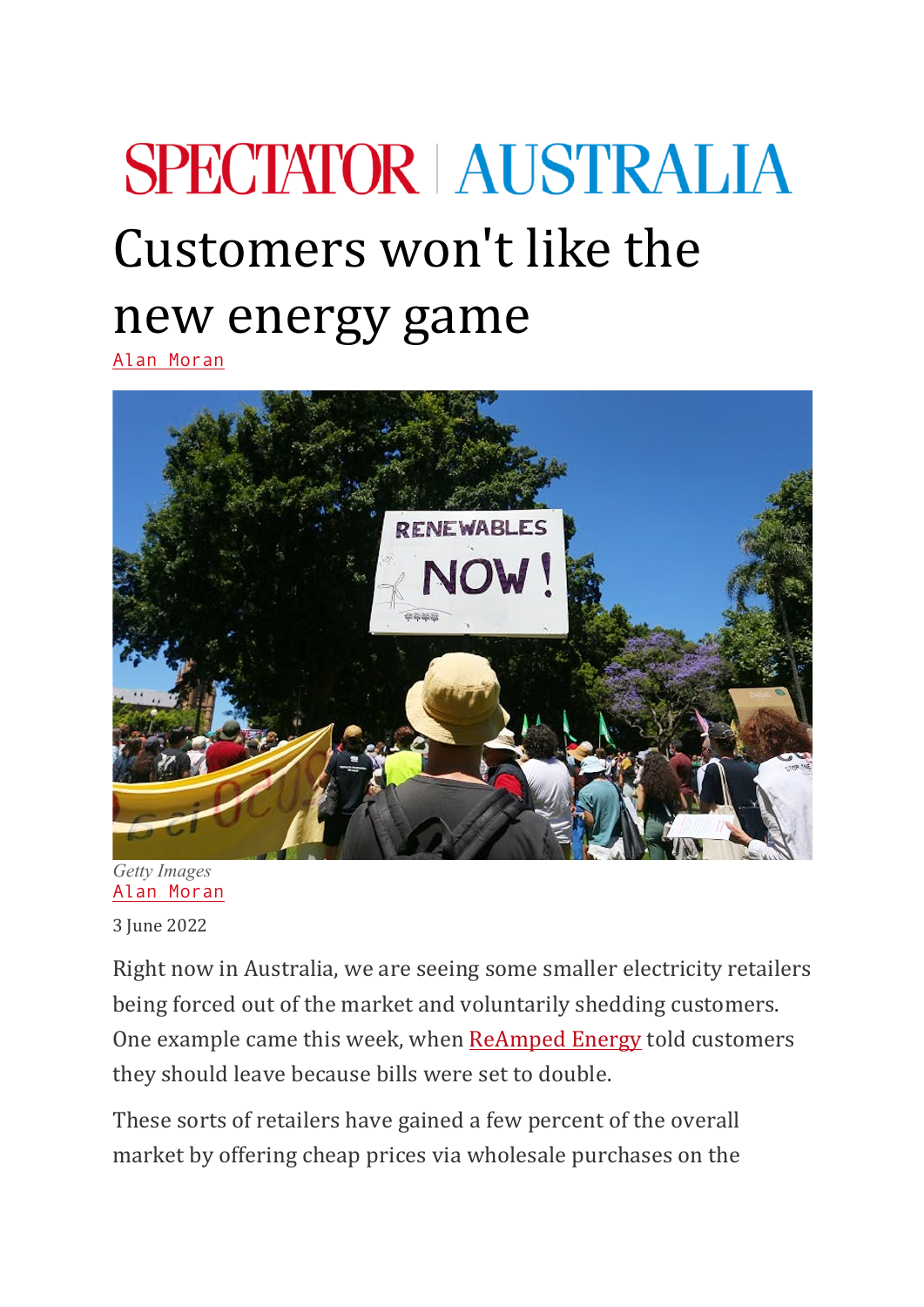electricity spot market, which is usually cheaper than arranging supplies through long-term contracts with generators.

But with shortages of electricity (which are from time to time inevitable) come very high spot market prices. What we are seeing today is fringe retailers selling electricity for \$130 per megawatt hour that they previously bought at under \$100 per megawatt hour but which is now costing them  $$200$  or  $$300$ .

Wholesale prices are up three to fourfold compared to this time last year.



At the same time, the energy regulator has transformed a measure designed to repress extreme retailer price offerings into a form of price capping. As a result, the regulator will allow the price of electricity to increase by only 10 to 12 per cent on 1 July of this year. If present wholesale prices persist, prices will have to double.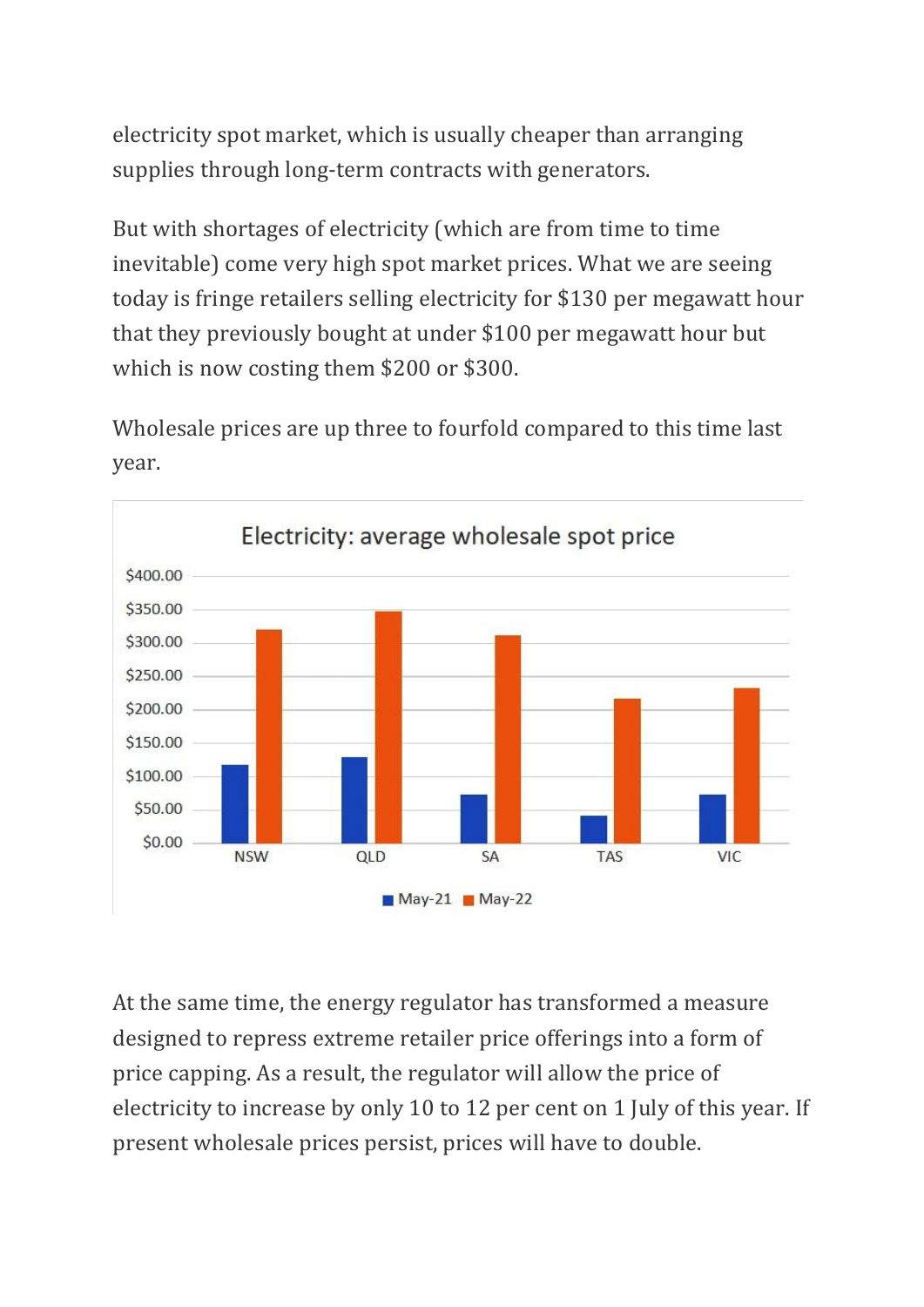High wholesale prices stem from the attempts of Australian governments, like those of other Western nations, to replace domestic coal, gas, and nuclear power by wind and solar.

Electricity supply that depends on the vagaries of the weather can no more match that of controllable power than sail-ships can outperform steamships. The wind and sun might be free, but harnessing them cannot match the costs of fossil and nuclear power. These lessons, learned in the 19th century, have been abandoned by a generation of Woke politicians, hysterical mantra-chanting climate activists, and canny subsidy-seeking business people.

America was inoculated from policy-induced high energy prices by Donald Trump's deregulatory policies – especially covering fracking to extract oil and gas – which transformed America into a net energy exporter for the first time in sixty years.

The Biden Administration is reversing Trump's measures, but their momentum still leaves American prices for both electricity and gas at less than half those in Europe and Australia.

Europe's renewables-oriented policy involved balancing supply with Russian gas imports. The Ukraine War's supply disruptions revealed the folly of this approach.

High Australian prices for gas (now administratively capped at a price that is eight times its previous level) and electricity owe much to the international trends. And we have made the same policy blunders as Europe in preventing fracking, penalising coal, and subsidising renewables.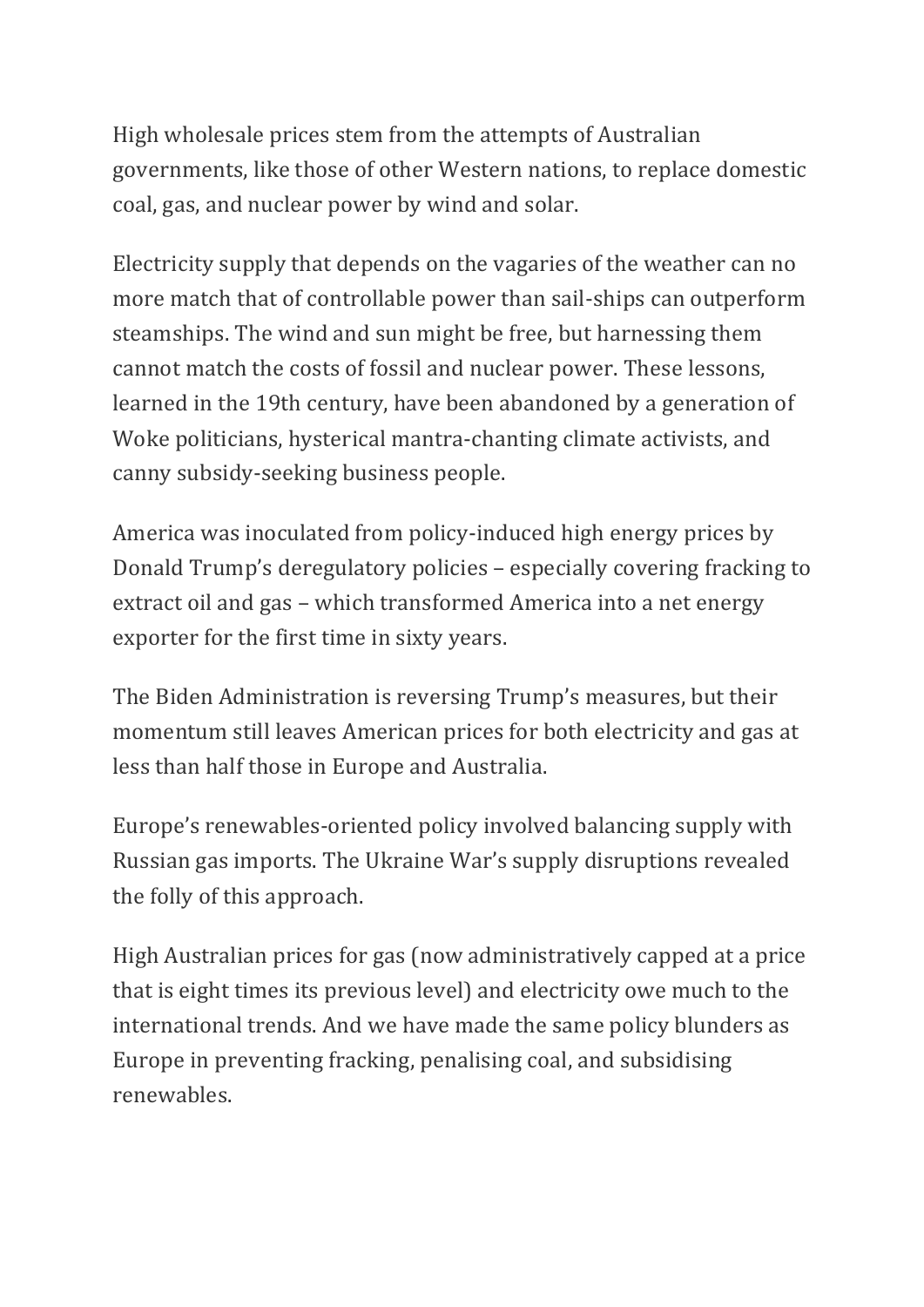Australia's high prices are partly due to government policies forcing high cost, low-reliability renewables into the supply, causing closures of coal plant. But the reliability of the remaining 47 generation units has not markedly deteriorated. What has taken place is a squeeze on their coal supplies as a result prevention of new coal mine capacity. This is illustrated in the NSW government's decision to disallow the Coborra coal mine, which was to supply Origin Energy's now-to-be closed Eraring generator.

Policy-driven coal shortages may have been augmented by some domestic coal supplies being diverted to very high-priced overseas markets though such activity is constrained by coal quality, and rail and port capacity. This is less so with gas, the high price of which is driving up electricity prices.

One outcome of the current situation is a return to the profitability of the coal generators.

AGL is Australia's largest electricity business. Its assets include 12 generation units in its three giant coal plants. These produce 34 million megawatt hours of electricity a year.

Incompetent management has reduced AGL's value by two-thirds. Mr Cannon-Brookes' strategy is an early closure of its coal generators. And yet, the flipside of current high prices is a boom in the value of AGL's coal generators.

By all accounts, the firm has adequate long-term coal contracts, which allow it to produce electricity at around \$30 per megawatt hour. At present prices that is worth a net  $$8$  billion a year – roughly what the market values the firm as an ongoing entity! Of course, unlocking that requires contracts to be renegotiated and a continuation of current